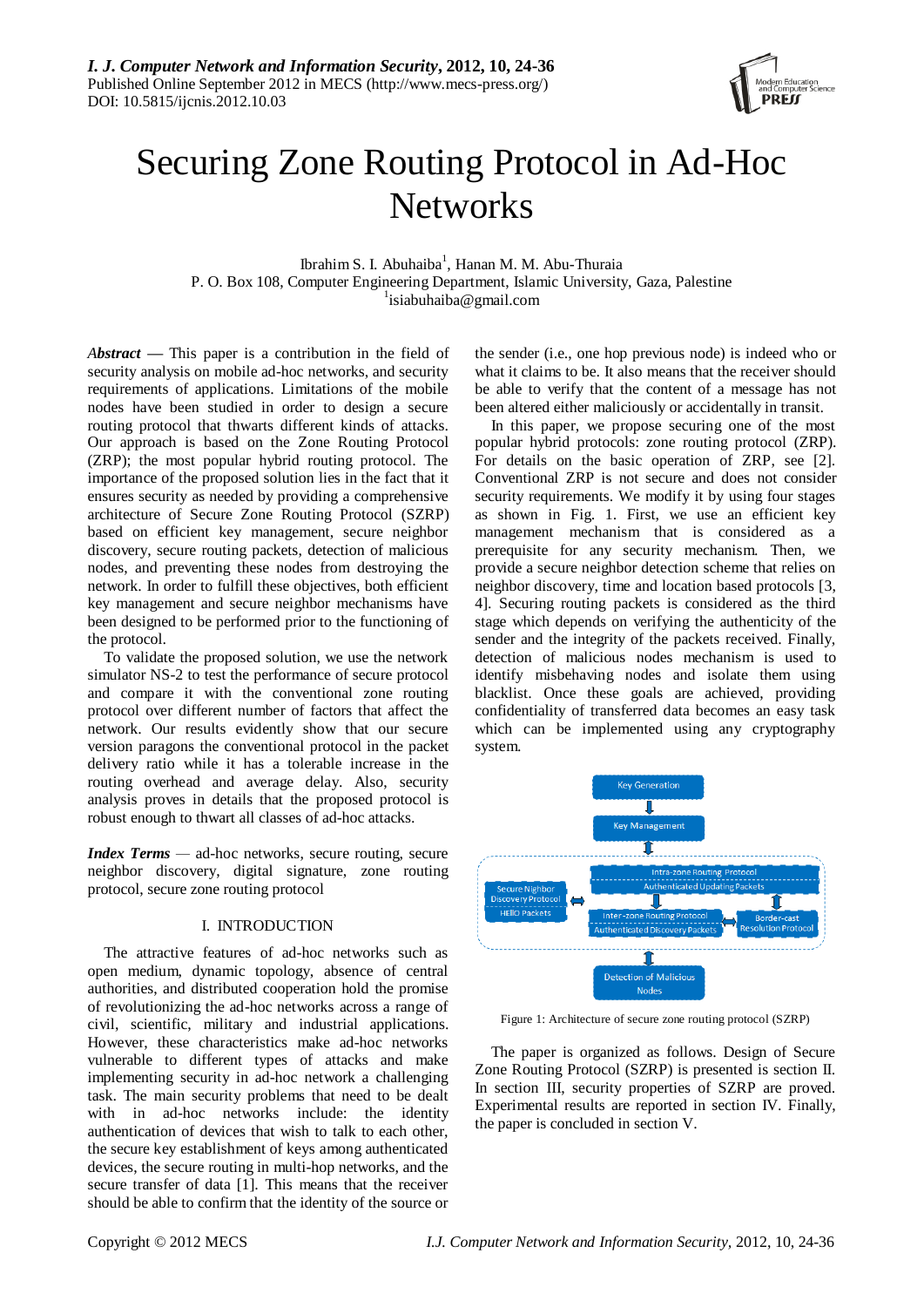# II. DESIGN OF SECURE ZONE ROUING PROTOCOL (SZRP)

For our design to be suitable for ad-hoc networks, the following design goals should be met:

 Few computational steps to reserve the limited power of all ad-hoc devices since too many computational steps will drain the battery.

 Balanced protocol, which means that all nodes should perform approximately the same number of heavily computations.

 Few packets flow with small size since large packets are spitted into several packets to match the available communication bandwidth where sending many packets contradicts with the previous design goal.

 Restricted number of heavy computations, such as modular exponentiations, to save battery power although the processors of most ad-hoc devices are becoming more powerful and can perform these computations.

#### *Network Assumptions*

 The physical layer of a wireless network is often vulnerable to denial of service attacks such as jamming, and many researchers have proposed mechanisms to resist physical jamming such as spread spectrum [5]. So, this type of attack is beyond the scope of this paper.

 We assume that the network links are either unidirectional or bidirectional; that is, if node A is able to transmit to some node B, node B does not necessarily have the ability to transmit to node A. Most recent researches that have been proposed to secure routing protocols assume bidirectional links [6-10]; although this is not always true.

## *Node Assumptions*

 We assume that all nodes have loosely synchronized clock, and have the ability to define their location in order to perform neighbor authentication. Accurate time synchronization and location can be maintained with Global Position System, GPS [11].

 We do not assume trusted hardware. Secure routing with trusted hardware is much simpler since node compromise is assumed to be impossible.

 We assume that nodes in ad-hoc networks are resource constrained. Thus, in IERP, we use efficient symmetric cryptography in hop-to-hop transfer, rather than relying on expensive asymmetric cryptographic operations. Especially on CPU-limited devices, symmetric cryptographic operations (such as hash functions) are three to four orders of magnitude faster than asymmetric cryptographic operation [6, 12, 13]. We assume that each node has its private/public key pair, and has the ability to know the public keys of all other nodes.

 We base our design on the absence of public key infrastructure, or any trusted distribution center. Most previous works on secure MANETs routing protocols rely on them for the secrecy and authenticity of keys stored in nodes. However, this requirement of a central trust authority and pre-configuration is neither practical

nor feasible in MANETs due to self-deployment, dynamic topology, and the lack of central authorities.

#### *A. Key Generation*

Key generation is the process of calculating new key pairs for security purposes. In our design, this includes generation of public/private key pair for digital signature. The generation process is performed when the node is created (bootstrapping phase). After key generation, the node keeps its private key and announces the public key in a neighbor advertisement message in response to a neighbor solicitations message and after verification of its neighbors as we will discuss shortly.

## *B. Key Management*

Many efforts have been devoted to securing peer communications in wireless ad-hoc networks, and most of them are based on either symmetric-key cryptography (SKC) or public-key cryptography (PKC) systems. Many of them are found to be inadequate for wireless ad-hoc networks, either due to severe communication or computing constraints, or due to the lack of infrastructure support in such networks.

Key management is of the greatest interest, since it is a prerequisite for any security procedures of publiclyknown cryptographic algorithms. For example, in SKC, shared keys or pre-shared secrets should be arranged for involved nodes before they can communicate. In PKC, senders should obtain the public-key of receivers and verify it with trusted third-parties.

For communication in MANETs, nodes need to identify other nodes of their interest. Therefore, mobile nodes can be identified by their own identity of spatial and temporal invariance. For example, nodes propose their identity when joining MANET systems. Nodes should be assisted with additional security procedures to ensure the confidentiality, integrity, and authenticity of their information exchange with intended nodes. Without the help of a trusted key distribution center (KDC), or a trusted certification authority (CA) or any preexisting communication and security infrastructures, nodes may have to deal with unknown relaying nodes without the pre-established trust worthiness, and hence become vulnerable to various passive and active attacks. To overcome this weakness, we base our design on the concept of identity-based key management which serves as a prerequisite for various security procedures. The basic idea is to use an identifier that has a strong cryptographic binding with the public key and components of the mobile node in the same manner that is suggested for MIPv6 in [14]. We will call this identifier, Unique Identifier (UI). This identifier should be owned and used exclusively by the created node. An address (64-bits) that satisfies properties of required UI is obtained as follows:

(a) The most 32-bits refer to the MAC address of the node.

(b) The least 32-bits refer to certain processing on the public key generated by the node at bootstrapping phase, these bits are extracted by (1) computing the hash value of the public key using SHA-1, (2) dividing the hash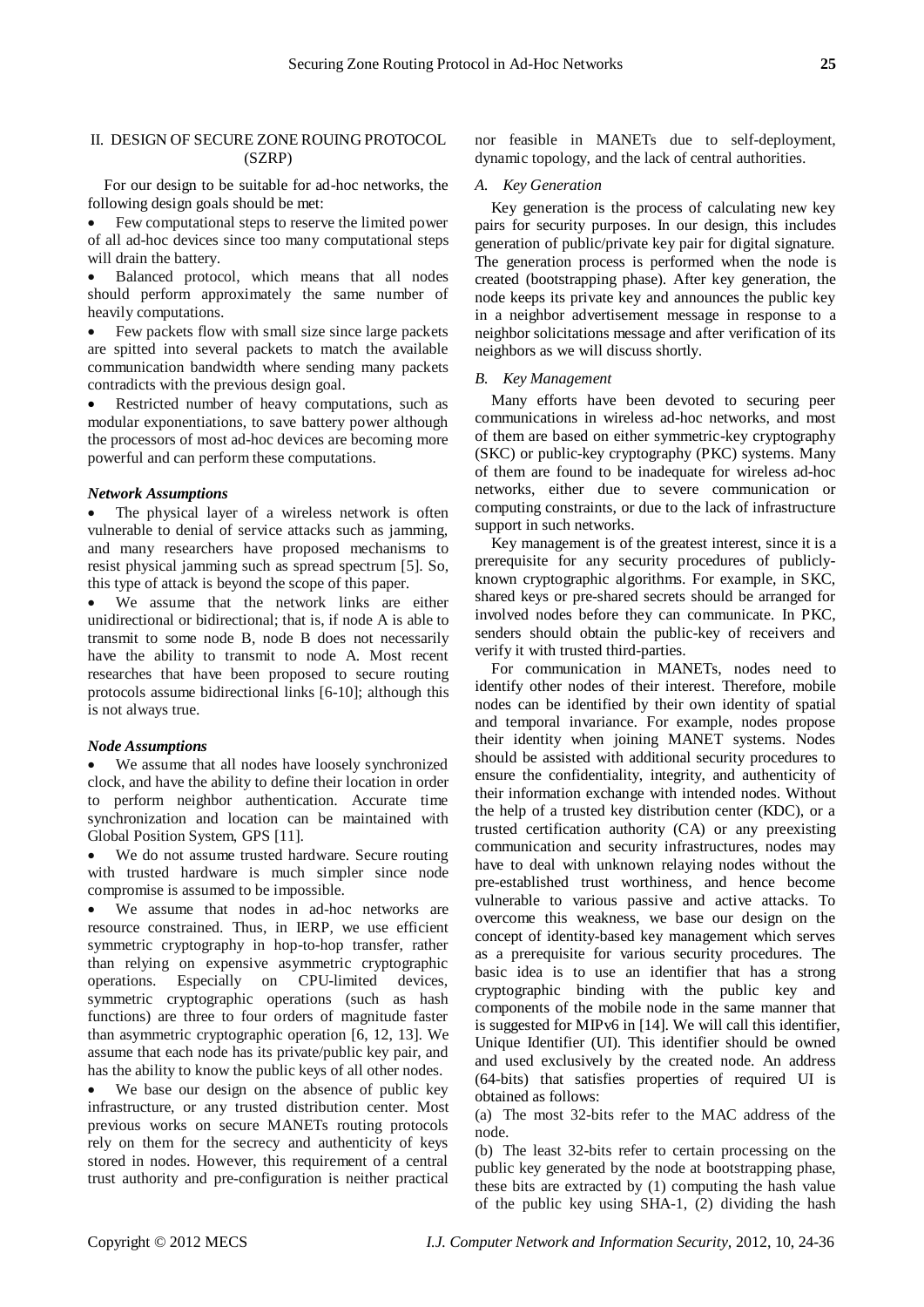value into four parts each of 32-bits, and (3) performing an XOR operation on the divided hash values and the location of the node, L, used as an evidence.

This unique identifier composed of the concatenation of the IP address and the hash value of the public key is secure because an attacker cannot produce a new pair of keys that has the same hash value due to second preimage resistance of one-way hash function, or discover the private key for the given public key. After obtaining the UI, key management mechanism is performed as follows:

(a) The mobile node sends binding update message MSG1 containing the UI described above with a nonce to its corresponding node.

(b) The corresponding node replies with MSG2 containing the same nonce produced by the mobile node.

(c) When receiving MSG2, the mobile node verifies that the nonce is the same as what it was sent in MSG1. It sends MSG3 that contains its public key and the evidence used to generate the UI. This message is signed by the private key of the mobile node.

(d) When the corresponding node receives MSG3, it verifies the signature using the included public key, and verifies that this public key and the evidence produce the same least 32-bits of the UI. Once the message passes the two verifications, it concludes that the mobile node owns this address and the public key. The corresponding node stores the address and the key of the mobile node to be used in further mechanisms.

The proposed key management mechanism proposed is efficient since nodes can safely trust the corresponding nodes when they claim ownership of that identifier. It also will not increase the complexity of the network because: (1) not all nodes need to use the mechanisms, only those nodes that wish to perform binding updates, (2) not all nodes need to verify MSG3, only those nodes that want to accept the binding update, and (3) messages are exchanged directly between the mobile node and its neighbors and are not routed to other nodes.

## *C. Secure Neighbor Discovery*

In wireless networks, each node needs to know its neighbors to make routing decisions; it stores neighbor information in its routing table that contains the address of the neighbor, and the link state. In MANETs, nodes use neighbor discovery protocol to discover surrounding nodes they can directly communicate with across the wireless channel with signal propagation speed by considering the location or round trip information. Two different nodes, A and B, are considered as neighbors and thus can exchange information directly if and only if the Euclidean distance, |AB|, between them is less than or equal to the neighbor discovery range, R. The NDP protocol relies on HELLO message exchange. Hello messages are used to detect and monitor links to neighbors. If Hello messages are used, each active node periodically broadcasts a Hello message that includes all its neighbors. Because nodes periodically send Hello messages, if a node fails to receive several Hello messages from a neighbor, a link break is detected [3]. The nodes need a correct view of neighbor information

which raises the importance of applying a secure neighbor detection protocol. NDP protocol is widely used; however, it can be easily attacked due to lack of security. A malicious node can easily relay or replay packets deluding other nodes that are communicated directly. Many methods have been proposed to protect neighbor information in hostile environments [13]. However, these methods can only protect neighbor relation between benign nodes while compromised nodes can easily circumvent them and setup false relations.

In our model, we use a combination of two techniques that rely on time and location based on secure neighbor discovery mechanisms. We based our design on NDP protocol and use the same HELLO message to decrease the number of message flows, and hence the loss of power. Time based protocol (T-based), requires nodes to transmit authenticated messages containing a time-stamp set at the time of sending. Upon receipt of such a message, a receiver checks its freshness by verifying that the message timestamp is within a threshold of the receiver's current time. If so, it accepts the message creator as a neighbor. T-based protocols are not efficient in all cases. For example, they lead to impossibly results if the adversary node has the ability to relay a packet under the predefined threshold value. In time and location based protocols (TL-based), a node requires sending authenticated messages containing a time-stamp set at the time of sending, and their own location. Upon receipt of such a message sent from a node B, the receiver A calculates two estimates; the first estimate is based on the difference of its own clock at reception time and the message's time-stamp. The second one is calculated with the help of the location. If the two distance estimates are equal, A accepts B as a neighbor.

The proposed secure NDP protocol consists of three rounds; in the first round the node broadcasts a HELLO message with its location, the time of sending, and the authentication part which indicates that the location and time of sending are authenticated by node A. Authentication process is performed using digital signature with the private key of node A. When the packet is received in the second round, the receiver computes the distance using the location values stored in the packet and transmission time, then, it compares the results obtained with the range of transmission. If the two distance estimates are equal, it verifies the signature. Once the signature is verified, B accepts A as neighbor, signs the packet and replies with beacon acknowledge. Once node A receives the beacon acknowledge, it compares the evidence with the transmitted one; if the two values are equal, it verifies the signature of the received packet using B's public key. If verification process is checked correctly, node A accepts B as a neighbor, and updates its entire table by assigning a zero value to the trust level of node B.

Here, we assumed that corresponding nodes have accurate time and location information based on synchronized clocks and GPS. Inaccurate time and location information can be easily handled by taking into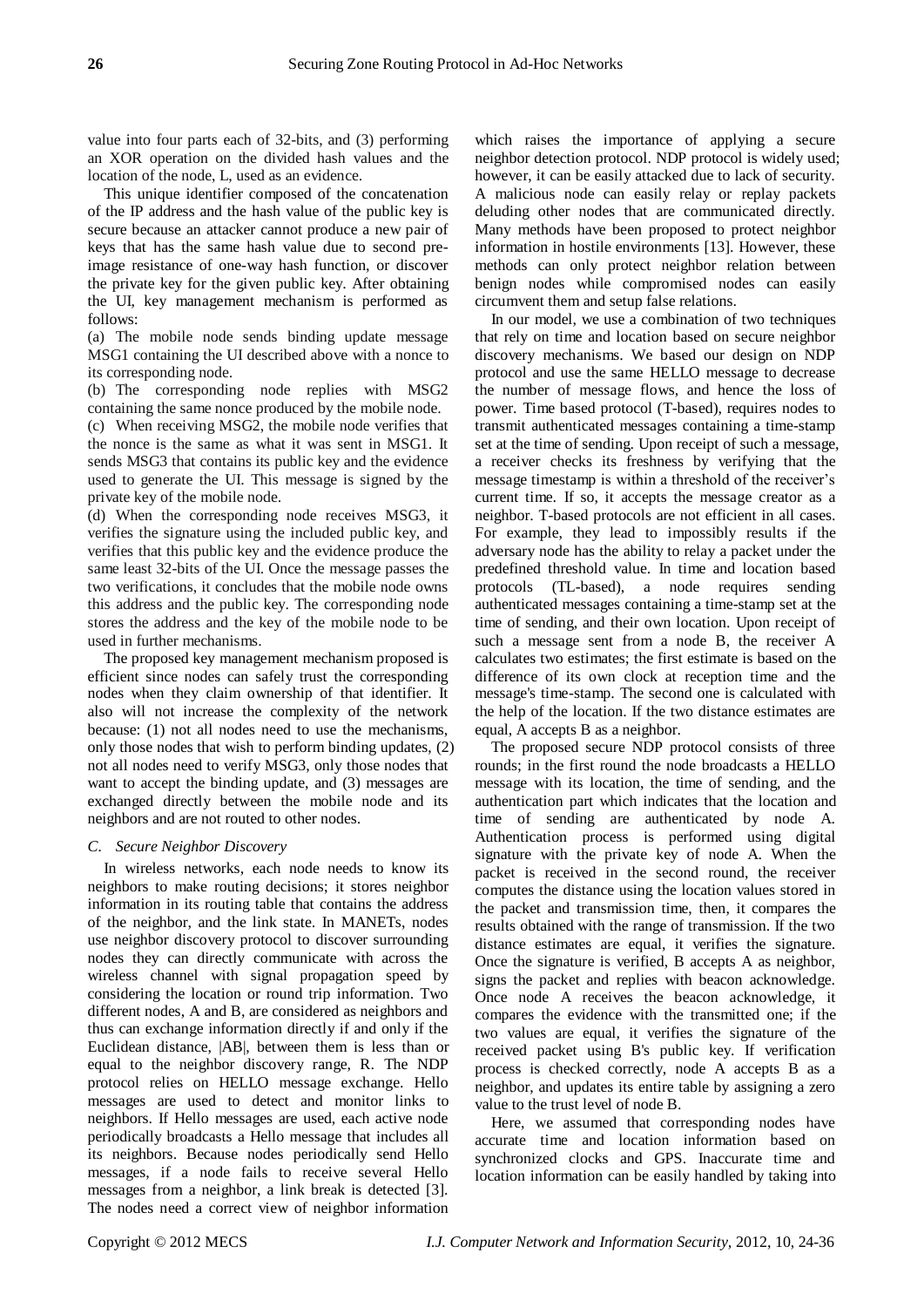account an acceptable small difference when comparing the estimated values.

#### *D. Secure Routing Packets*

Once we achieve secure information exchange, we can further secure the underlying routing protocol in wireless ad-hoc networks. Security services in MANETs belong to two kinds of massages: the routing massages and the data messages. Both have a different nature and different security needs. We focus here on securing routing because data messages are point-to-point and can be protected with any point-to-point security system. On the other hand, routing messages are sent to intermediate neighbors, processed, possibly modified, and resent. Moreover, as a result of processing of routing message, a node might modify its routing table. This creates the need for both the end-to-end and the intermediate nodes to be able to authenticate the information contained in the routing messages.

If all routing messages in MANETs are encrypted with a symmetric cryptography, it means that every member wants to participate in the network has to know the common key. This is the best solution for military networks or any trusted-members network where every member should know the common key before joining the network. However, this is not a suitable solution for a conventional MANET such as meeting room or campus in which members are not trusted [15]. The best option is to use asymmetric cryptography so that the originator of the route messages signs the message. It would not be needed to encrypt the routing messages because they are not secret. The only requirement is that the nodes will be able to detect forged routing messages. To accomplish this goal we use both digital signature and one-way hash function to attain message authentication, and message integrity as described in more detail below.

#### *Secure Intra Zone Routing Protocol*

To provide packet authentication and message integrity in IARP, digital signature using RSA is used. The IARP packet format is shown in Fig. 2. All shaded fields in the packet will be signed using RSA algorithm using the private key of the sender. The signature is stored in the packet before broadcasting it to its neighbors. This signature will provide the authenticity and integrity of the sender and the packet respectively.

# *Secure IARP Scenario*

Each node periodically advertises its link state (current set of neighbors and corresponding lists of link metrics) through its routing zone. The scope of link state update is controlled by the Time-To-Live (TTL) value that is initialized with the zone radius minus one. The source node signs the whole packet using its private key, appends the signature to the packet, and broadcast it to its surrounding neighbors. Upon receipt of link state update packet, the receiver starts processing the packet if the sender has a high trusted value. Once this is achieved, the receiver creates a copy of the message using the public key of the source already stored in its neighbors' table, and compares the result with the received massage. If the

packet passes the verification process, the routing table is recomputed and the packet's TTL value is decremented. The process is repeated as long as the TTL value is greater than zero.

| ∐ink Source Address                       |                 |                    |                        |  |
|-------------------------------------------|-----------------|--------------------|------------------------|--|
| Link State Sequence Num                   |                 | <b>Zone Radius</b> | TТ                     |  |
| <b>RESERVED</b>                           | <b>RESERVED</b> |                    | Link Destination Count |  |
| Link Destination 1 Address                |                 |                    |                        |  |
| Link Destination 1 Subnet Mask (Optional) |                 |                    |                        |  |
| <b>RESERVED</b>                           | Metric Type     |                    | Metric Value           |  |
| <b>RESERVED</b>                           | Metric Type     |                    | <b>Metric Value</b>    |  |
|                                           |                 |                    |                        |  |
| Link Destination n Address                |                 |                    |                        |  |
| Link Destination n Subnet Mask (Optional) |                 |                    |                        |  |
| <b>RESERVED</b>                           | Metric Type     |                    | Metric Value           |  |
| <b>RESERVED</b>                           | Metric Type     |                    | <b>Metric Value</b>    |  |
| Signature                                 |                 |                    |                        |  |

Figure 2: Link state IARP packet format

#### *Secure Inter Zone Routing Protocol*

To secure IERP packets, we make end-to-end authentication using digital signature of the non-mutable fields of the packets, the dashed fields of the packet as illustrated in Fig. 3, and a one-way hash function to achieve the integrity of mutable fields while the packets are transmitted through intermediate nodes. The information generated by applying the hash function and the digital signature is transmitted within the packet that we refer to by signature and digest. We use the terms IERP digital signature, and IERP hashing to identify the two mechanisms that are used to secure IERP packets. More details about the functionality of these mechanisms follow.



Figure 3: IERP packet format

#### *IERP Digital Signature*

Digital signature using RSA is used to protect the integrity of the non-mutable fields of the packet using the private key of the initiator. The signature is stored in the packet before border-casting it. In order to decrease the overhead on intermediate nodes, the signing process is carried out by the source of the packet in the route request packet and by the destination for the route replay packet. This may lead to a problem in the verification of the route replay. The problem will appear if the RREP packet is generated by an intermediate node which has the link to the destination. To avoid this problem, we restrict the generation of RREP message to the destination only, while intermediate nodes behave as they did not have the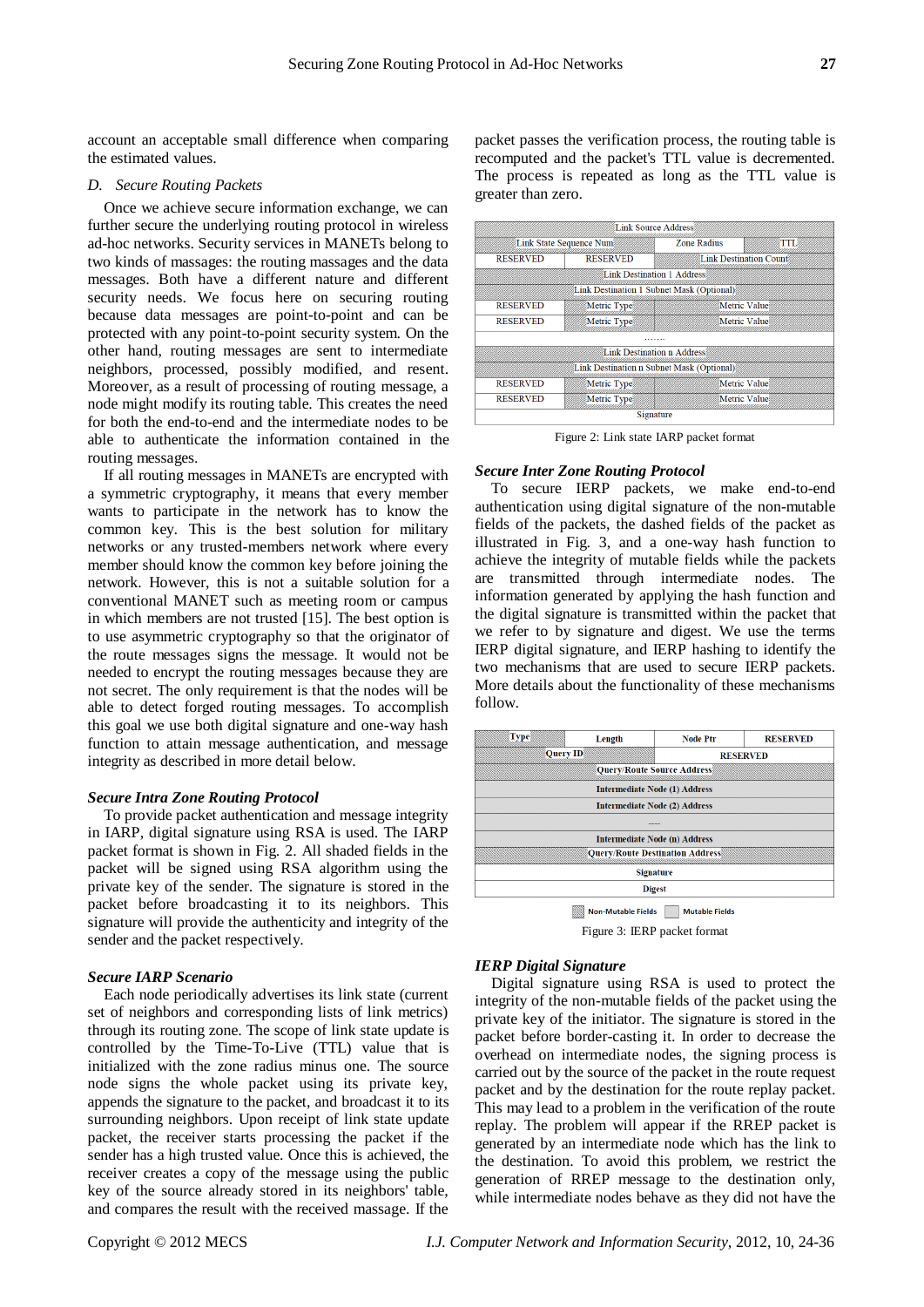route and forward the RREQ message. Although this may lead to significantly increase in the response time, it will decrease the overhead of the verification process.

# *IERP Hashing*

SZRP uses hashing to attain the integrity of the packets since authentication of data in routing packets is not sufficient, as an attacker could remove a node from the node list. Hashing is performed on the mutable fields of IERP packets, the digest obtained is appended to the packet, and the packet is border-casted. The digest is used to allow every node that receives the message, either an intermediate node or the final destination node, to verify that these fields and especially the route to the destination have not been altered by adversary nodes.

## *Secure IERP Scenario*

Every time a node requires a route to a destination but does not have the route stored in its route table, it initiates a RREQ packet with the format shown in Fig. 3, sets the Query ID to a new identifier that it has not recently used in initiating a route discovery. Query/route source address and query/route destination address are set to the addresses of the source and destination, respectively. The source then computes the digital signature of the nonmutable fields and the hash value of its public key, appends them to the signature and digest fields, and border-casts the packet to its peripheral nodes. When any node receives the packet for which it is not the target node, it checks its local table from recent requests it has received to determine if it has already seen a request from this same source. If it has, the node discards the packet; otherwise, the node checks the node list to be sure that the last node is already a node in its zone with a high trust level. Then, the received node performs hashing on the packet and compares the result with the digest value to verify the integrity of the packet. Once the packet is accepted, the node modifies the request by appending its own address, A, to the node list and replacing the digest field with H[A, digest], which is the hash value, then the node border-casts the packet.

When the destination node receives the route request, it checks the authenticity of the RREQ by verifying the signature using the private key of the source. The integrity of the packet is verified by determining that the digest is equal to:  $H[n_n,H[n_{n-1},H[n_{n-2},...,H[n_1,$  signature]], where n is the number of nodes in the node,  $n_i$  is the node address at position i in the list. If the destination verifies that the request is valid, it returns a route reply packet to the sender; this packet has the same format of route request packet except the packet type filed. All fields are set to the corresponding values in the same manner as described in the route request phase. This packet is then returned to the source along the source route obtained by reversing the sequence of node list stored in route request packet. Here, there is no need to perform hashing at an intermediate node because it only unicasts the packet to the next hop as listed in the node list. When the source receives the route replay, it verifies the authenticity and integrity of the packet since no changes are added

through transmission. If all the verifications are ok, it accepts the packet, otherwise it rejects it.

#### *E. Detecting Malicious Nodes*

Misbehaving nodes can affect network throughput adversely in worst-case scenarios. Most existing ad-hoc routing protocols do not include any mechanism to identify misbehaving nodes. It is necessary to clearly define misbehaving nodes in order to prevent false positives. It may be possible that a node appears to be misbehaving when it is actually encountering a temporary problem such as overload or low battery. Some work has been done to secure ad-hoc networks by using only misbehavior detection schemes. In this kind of approaches, it is too hard to guarantee the integrity and authentication of the routing messages. Therefore, secure routing protocols should provide the integrity and authenticity to the routing messages before being able to identify misbehaving nodes and isolate them during route discovery or updates operations.

In our design, we propose a new technique to deal with malicious nodes, and prevent them from further destroying the network. This technique is based on the available information produced by verification processes performed during transferring routing packets. It requires that each node maintains an additional field, trust level, to its neighbors table; this field is dynamically updated with the trust value of the corresponding node. The trust level is initialized with value 3 to indicate that a node is a trusted one. This level is decremented in three cases:

 The node initiates a HELLO message with wrong evidence or does not pass secure neighbor discovery protocol,

 The packet sent by the corresponding node is dropped due to security verification failures, or

The node provides a list with a non-neighbor node.

In all, cases the value is decremented by one. The node is considered as a malicious node if the trust level value reaches zero. The malicious node is transferred to malicious table, and a new authenticated packet, "Alarm Packet", is generated that contains the packet type, the address of the malicious node, and the signature of both. The packet is transmitted in the same manner as IARP packet as described before. Each node that receives the alarm packet reassigns the trust level of the malicious node stored in the packet to zero after verifying the authenticity. In future, each node does not perform any processing on the received packets until verifying the trust level of the sender.

# III. VALIDATION OF SECURITY FUNCTIONALITIES OF SZRP

## *A. Security Analysis of Digital Signature*

Digital signature is based on asymmetric key cryptography (RSA), which involves more computational overhead in signing/verifying operations. Most researches claim that digital signature, in general, is less resilient against DoS attacks since an attacker may feed a victim node with a large number of bogus signatures to exhaust the victim's computational resources for verifying them.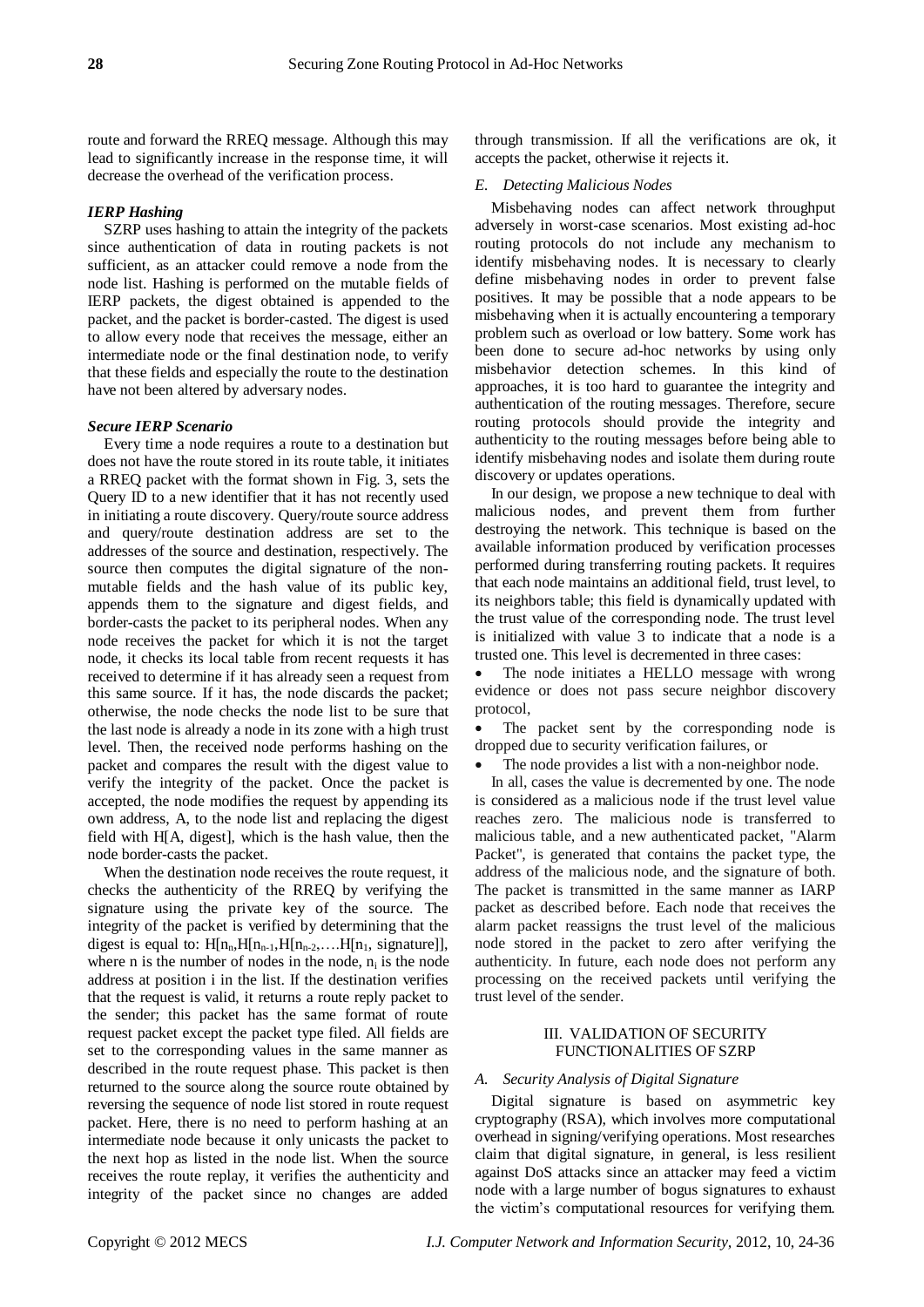However, we took this point into account when we designed our protocol. Each node will not verify a message until it verifies the authentication of the transmitted node. Also, a message from a malicious node will not be verified more than three times. After wrong verifications, malicious node will be stored in the black list, and would not be able to consume the resources of this node or other nodes.

Digital signature can be verified by any receiver having the public key of the sender. This makes this type applicable for broadcasting messages. Conversely, symmetric key systems and keyed hash functions can be verified only by the intended receiver, making it unappealing for broadcast message authentication, and only used in unicast authentication. Also, this makes digital signature scalable to large numbers of receivers. Only a total number of n public/private key pairs is required compared with symmetric key cryptography or keyed hash functions that require  $n \times (n-1)/2$  keys to be maintained in a network with n nodes where establishing these secret keys between any two nodes is a nontrivial problem. One can easily check that secure protocols that are based on shared key are not scalable to large number of nodes, keeping in mind that the processes of managing and distributing these keys will be more complex.

#### *B. Security Analysis of RSA System*

No devastating attacks on RSA have been discovered. Several attacks have been predicted based on week plaintext or weak parameter selections which are not present in our design; the plaintext is strong enough since it has a length of 512 bits.

 RSA is secure against factorization attacks since none of the available factorization algorithms has the ability to factor a large integer; it has a complexity of  $2^{128}$ which means it needs  $2^{98}$  seconds on a computer that can perform 1-billion bit operations per second.

 RSA is secure against attacks on the encryption exponent because we have used an encryption exponent, e, of 17 bits that is recommended by NIST Special Publication (SP 800-76-1), 2007 [16] to resist all types of this attack such as broadcast attacks, related message attacks, and short pad attacks [17].

 RSA is secure against attacks on the decryption exponent because we have d of 128 bits which is greater than  $1/3n^{1/4}$  as recommended. However, if the value of d is leaked in any way, the node must immediately change n , e, and d.

#### *C. Security Analysis of Unique Identifier Addresses*

#### *Hash ID Size Consideration*

In unique identifier addresses, the lower 32 bits are reserved for the IP address, and 32 bits are usable as a hash value. However, the hash function produces 160-bits before performing XOR operations on it. So for the 160 bits, if an attacker tries to find the input that produces the same target output, he should try  $2^{159}$  possible input values on average; each input with 512 bits long. According to the size of the hash function, we should not be worried about address duplications, this is because we need a population of  $1.2 \times 2^{160}$  nodes on average before

any two nodes produce duplicate address (according to birthday paradox). Although this is very unlikely, duplicate address detection protocol will detect it, and the node will choose another IP address. Impersonation attacks to UI are also very expensive operation. An attacker must attempt  $2^{159}$  tries to find a public key that has the same hash value. If the attacker can perform one million hashes per second, it will need  $2^{34}$  years. Additionally, an attacker must also generate a valid public and private key which is also very expensive as we will discuss shortly.

#### *Key Size Consideration*

If an attacker finds a RSA public/private key pair that hashes to the same least 32-bits of UI, it can impersonate the mobile node. This can be achieved by a brute force attack. The attacker tries several public keys as input to the hash function used to generate the UI. The difficulty of this attack depends on the size of the modulus n used in generating this public/private key as discussed in the previous section. This is a difficult task because the attacker must generate valid public/private key pairs before performing the hash function. If an attacker can find the public/private key pair that is used to generate the UI, an attacker can impersonate a mobile node and break the RSA system.

## *D. Thwarting the Effect of Different Types of Attacks*

After showing that breaking the security of the proposed mechanisms is not an easy task, we will analyze the reaction of our secure protocol in the presence of different kinds of attacks that threaten the routing protocols. We are listing a set of potential attacks where one or multiple nodes could perform in MANETs. In all of the following schemes, {N1, N2, N3} represent cooperative nodes, and {A1, A2} represent attackers. We use four scenarios that present few examples of different types of attacks: modification, dropping, spoofing, and denial of service.

#### *Modification Attacks*

**Lengthen/shorten the route:** An attacker, A1, between N1 and N2 can receive the RREQ/IARP packets and add itself or a compromised node to the node list of the route in order to make the route going through longer and thus less attractive. Or an attacker can receive RREQ/IARP packets and remove a node from the node list to make the route going through shorter and thus diverts all traffics through it.

In SZRP, an attacker cannot add a node to the node list without being an authenticated neighbor to the receiver node. N3 will detect that A1 is not a neighbor, and hence drops the packet before performing any processing on this packet. In case that the attacker is already a neighbor to N3 and can pass neighbor verification mechanism, which rarely happens, verification of the integrity/authenticity of RREQ/IARP will detect that the compromised node or the attacker have been illegally added to the route, and hence the packet will be dropped. Once the packet is dropped, an alarm packet will be sent to all nodes indicating that A1 is an attacker to prevent it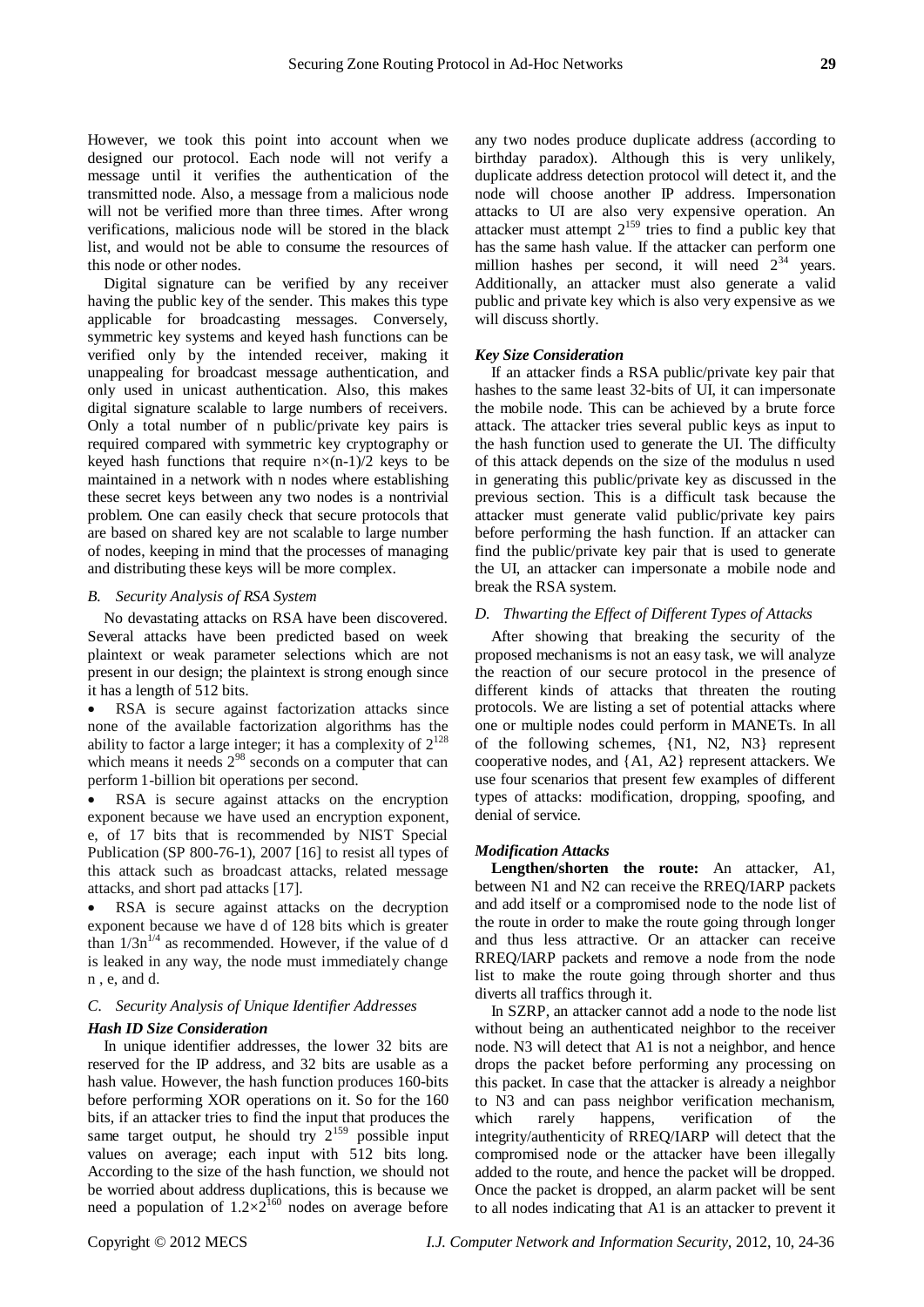from further injecting false packets. This scenario of alarm packets will be repeated whenever a packet is dropped due to verification failure.

**Deviating the route by modifying DSN:** An attacker can receive RREQ sent by the source N1, replay with a greater destination sequence number to N2 which will discard all subsequent traffic destined for the destination N3.

Our proposed protocol prevents this type of attacks by restricting the initiating of the RREP packet to the destination who will sign it using its private key. Once the attacker tries to receive the RREP, modify the DSN, it will be detected through verification process of N2, and thus the packet will be dropped.

## *Dropping Attacks*

A malicious node can decide to drop some or all the packets it has to forward from N1 to N3. This type of attacks cannot be countered in SZRP. However, it does not have a significant impact in dense networks because the control of packet flooding provides the required robustness, e.g., N2 can receive the same packets from N3, or other surrounding nodes.

## *Spoofing Attacks*

An attacker receiving a RREQ can mislead N2 by generating RREP with less number of nodes in the list other than any legitimate reply. It also will be received with the least delay because of the close distance between the attacker and N2.

This type of attacking is thwarted by the disallowance mechanism that prevents any intermediate node from generating RREP because the sender will discard replies except from the destination. If the attacker tries to generate the reply claiming that he is the destination, the generated packet will be discarded because the attacker does not have the private key of the destination and thus cannot generate a valid signature.

#### *Replay Attack*

An attacker might want to mount a replay attack for packets. Replayed requests will be detected at the destination and replayed replies will be detected at source by using standard mechanisms of the conventional ZRP based on destination sequence numbers and query ID.

## *Impersonating Attacks*

Impersonating attacks cannot be launched in our SZRP. An attacker that has not compromised any node (and hence does not possess any cryptographic keys from a node) cannot successfully send any routing messages impersonating any other node, since an uncompromised neighbor node will reject the messages due to the failed neighbor authentication.

#### *Denial of Service Attacks*

Denial of Service (DoS) is a very common attack; it may slow down or totally interrupt the overall network. The attacker can use several strategies to achieve this goal and exhaust node resources such as memory and

computation resources as the node has to authenticate packet signatures and the digest, while these mechanisms are computationally intensive operations.

**Beacon Acknowledge Storm:** One of DoS attacks is to send a storm of beacon acknowledge messages to a victim node, allowing the node to perform a number of operations. We prevent this type of attack by inserting evidence to the beacon message. If the node receives a beacon acknowledge with an evidence that is not equal to what has been sent in the beacon message the beacon acknowledge will be rejected before performing verification process.

**IAPR Storm:** A malicious node could try to attack its neighbors by sending a storm of IARP update packets with false data to consume the node's resources in computing the new routes, and updating its neighbor table. This type of DoS attack is prevented by using digital signature and detection mechanisms of malicious nodes. Digital signature will check the authenticity of the node and the integrity of the received packets by comparing the node ID with those nodes stored in its neighbor table and performing digital verification using the stored public key of the sender. If three packets are rejected from any cooperative node, an alarm packet will be broadcasted to add this malicious node to the black list. Any received packet from malicious nodes will be dropped without performing any processing on it. This mechanism prevents malicious nodes from further degrading the performance of the network.

**RREQ Storm:** A malicious node could try to attack a node by sending a storm of RREQ packets to a victim node to consume their resources. This type of DoS attack can be easily prevented by using the trust level value of the malicious node as discussed above in IARP storm, or checking the authenticity of the malicious node by the destination node. In both cases, the packet will be rejected if it is proved that the node is not a legitimate one.

In general, a malicious node detection mechanism protects the network against all kinds of denial of service attacks. This mechanism is always performed as a first check in order to decrease the overhead produced by signature verification. Once a malicious node is detected, the verifier will drop the packet before performing any farther processing.

#### *E. Thwarting the Effects of Well-Known Attacks*

**Rushing Attack:** The attacker forwards packets beyond the normal radio transmission range using its higher gain antenna, or a higher power level in order to suppress any subsequent packet. The proposed protocol defends against rushing attack by using secure neighbor detection that allows both the sender and the receiver to verify that the other party is within the normal direct wireless communication range.

**Wormhole Attack:** One of the most severe attacks on MANETs is wormhole attack. The major cause of this attack is the absence of any neighbor detection mechanism. In the wormhole attack, an attacker receives packets at one point in the network, tunnels them to another point in the network, and then replays them into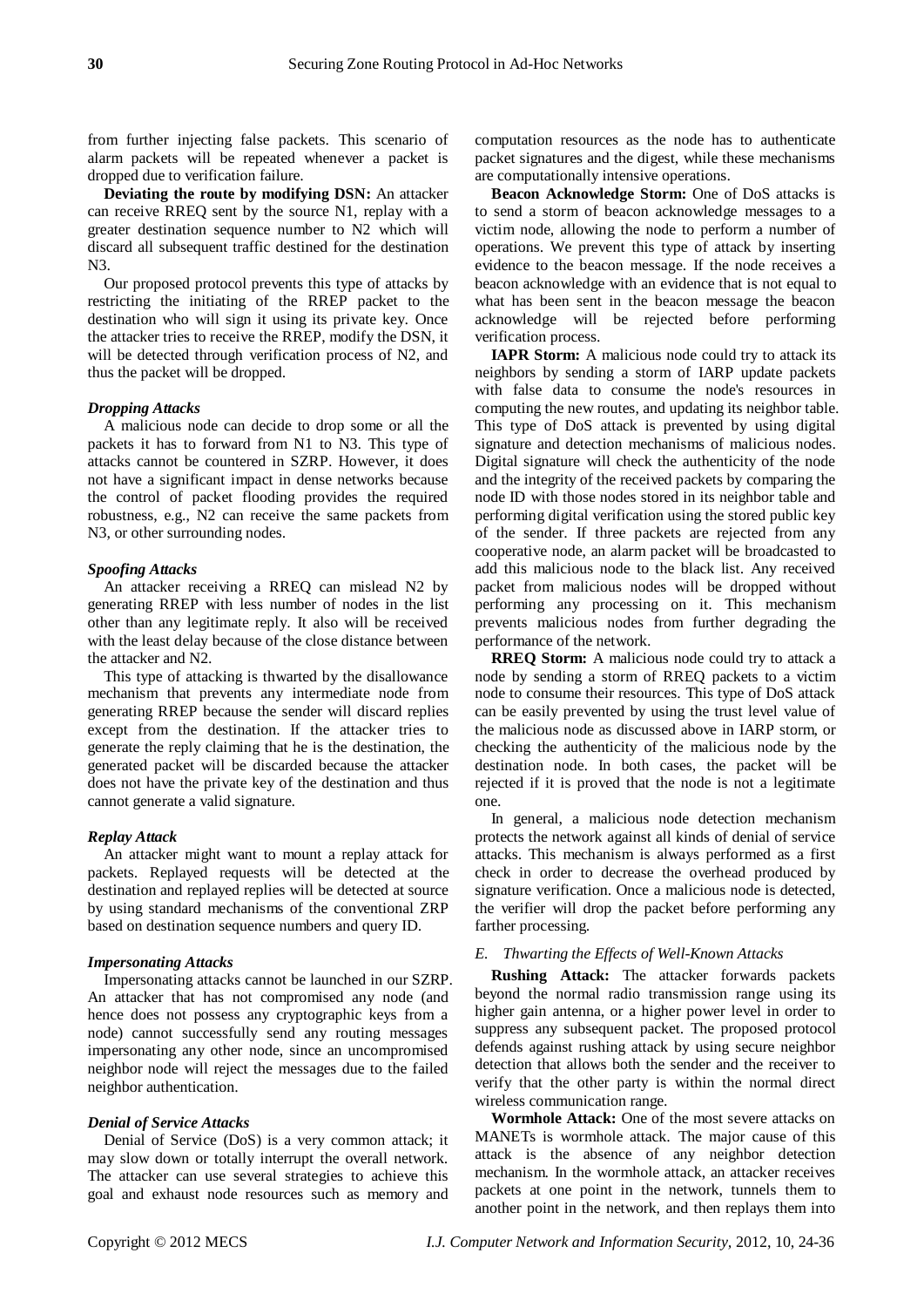the network from that point. The wormhole attack can be detected by an unalterable and independent physical metric, such as time delay or geographical location where both are provided through secure neighbor discovery mechanism. We detect the wormhole attacks through this phase to reduce the overhead and delay produced if the detecting of the wormhole attacks is performed during packet transmission.

## IV. EXPERIMENTATION AND RESULTS

## *A. Simulation Environment*

To evaluate our SZRP in a non-adversarial environment, we have used the Network Simulator 2 (NS-2) [18]. NS-2 is a discrete event simulator written in C++ and OTcl. It was developed by the University of California at Berkeley for simulating the behavior of network and transport layer protocols in a complex network topology. It has been used extensively in evaluating the performance of ad-hoc routing protocols. It realistically models arbitrary node mobility as well as physical radio propagation effects such as signal strength, interference, capture effect, and wireless propagation delay. At the link layer, the simulator implements the complete IEEE 802.11 standard Medium Access Control (MAC) protocol. We modeled our SZRP by modifying the existing ZRP in several ways:

 We increased the packet size to reflect the additional fields necessary to perform security mechanisms. The extended fields hold the public key, the digest, the unique identifier, and the signature. One should note that not all packets hold these fields.

 We increased the size of the neighbor table of each node by two fields; the first filed is used to store the public key of its neighbors in each entry, while the other is used to indicate the trust level factor of that neighbor.

 We created a new packet called "Alarm Packet" that is generated and broadcasted to declare malicious nodes when the trusted level value reaches zero.

## *B. Mobility Model*

Each node in our experiments moves according to the random waypoint model [19], in which each node begins at a random location and moves independently during the simulation. Each node remains stationary for a specified period that we call the pause time and then moves in a straight line to some new randomly chosen location with a velocity uniformly chosen between 0 and  $v_{\text{max}}$ . Once reaching that new location, the node again remains stationary for the pause time, and then chooses a new random location to proceed to at some new randomly chosen velocity, the node continues to repeat this behavior throughout the simulation run. This model can produce large amounts of relative node movements and network topology change, and thus provides a good movement model with which to stress any MANETs routing protocols. This mobility scenario was generated using CMU's TCP/CBR traffic scenario generator.

## *C. Communication Patterns*

The data communication pattern in our experiments uses four source-destination pairs, each sending a Constant Bit Rate (CBR) flow of four data packets per second. A rectangular space of size  $1500.5 \text{ m}^2$  is used to increase the average number of hops in route used. A rectangular space is recommended in most proposed work to evaluate MANETs' routing protocols as in [6, 7] relative to square space of equal area. It creates a more challenging environment for the routing protocol. Other simulation parameters used are presented in Table I, where we tried to select them similar to other simulations related to secure MANETs protocols [6-10, 12, 20, 21].

Table I: Parameters for studying the performance of SZRP

| Number of nodes                 | 25                             |
|---------------------------------|--------------------------------|
| <b>Maximum</b> velocity         | $20 \text{ m/s}$               |
| Dimension of space              | $1500\times500$ m <sup>2</sup> |
| Nominal radio range             | $250 \text{ m}$                |
| <b>Source-Destination pairs</b> | 4                              |
| Source data rate                | 5 packets /s                   |
| Simulation time                 | 500 s                          |
| Zone radius                     | 3 hops                         |
| Hash length                     | 160 bits                       |
| Signature length                | 160 bits                       |
| Public key length               | 160 bits                       |

#### *D. Performance Metrics*

We evaluate our proposed protocol by comparing it with the current version of ZRP [2]. Both protocols are run on identical movements and communication scenarios; the primary metrics used for evaluating the performance of SZRP are packet delivery ratio, routing overhead in bytes, routing overhead in packets, and endto-end latency. These metrics are obtained from enhancing the trace files.

 Packet delivery ratio: This is the fraction of the data packets generated by the CBR sources to those delivered to the destination. This evaluates the ability of the protocol to discover routes.

 Routing overhead (bytes): This is the ratio of overhead bytes to the delivered data bytes. The transmission at each hop along the route is counted as one transmission in the calculation of this metric. The routing overhead of a simulation run is calculated as the number of routing bytes generated by the routing agent of all the nodes in the simulation run. This metric has a high value in secure protocols due to the hash value or signature stored in the packet.

 Routing overhead (packets): This is the ratio of control packet overhead to data packet overhead over all hops. It differs from the routing overhead in bytes since in MANETs if the messages are too large, they will be split into several packets. This metric is always high even in unsecure routing protocols due to control packets used to discover or maintain routes such as IARP and IERP packets.

 Average End-to-End latency: This is the average delay between the sending of data packet by the CBR source and its receipt at the corresponding CBR receiver. This includes all the delays caused during route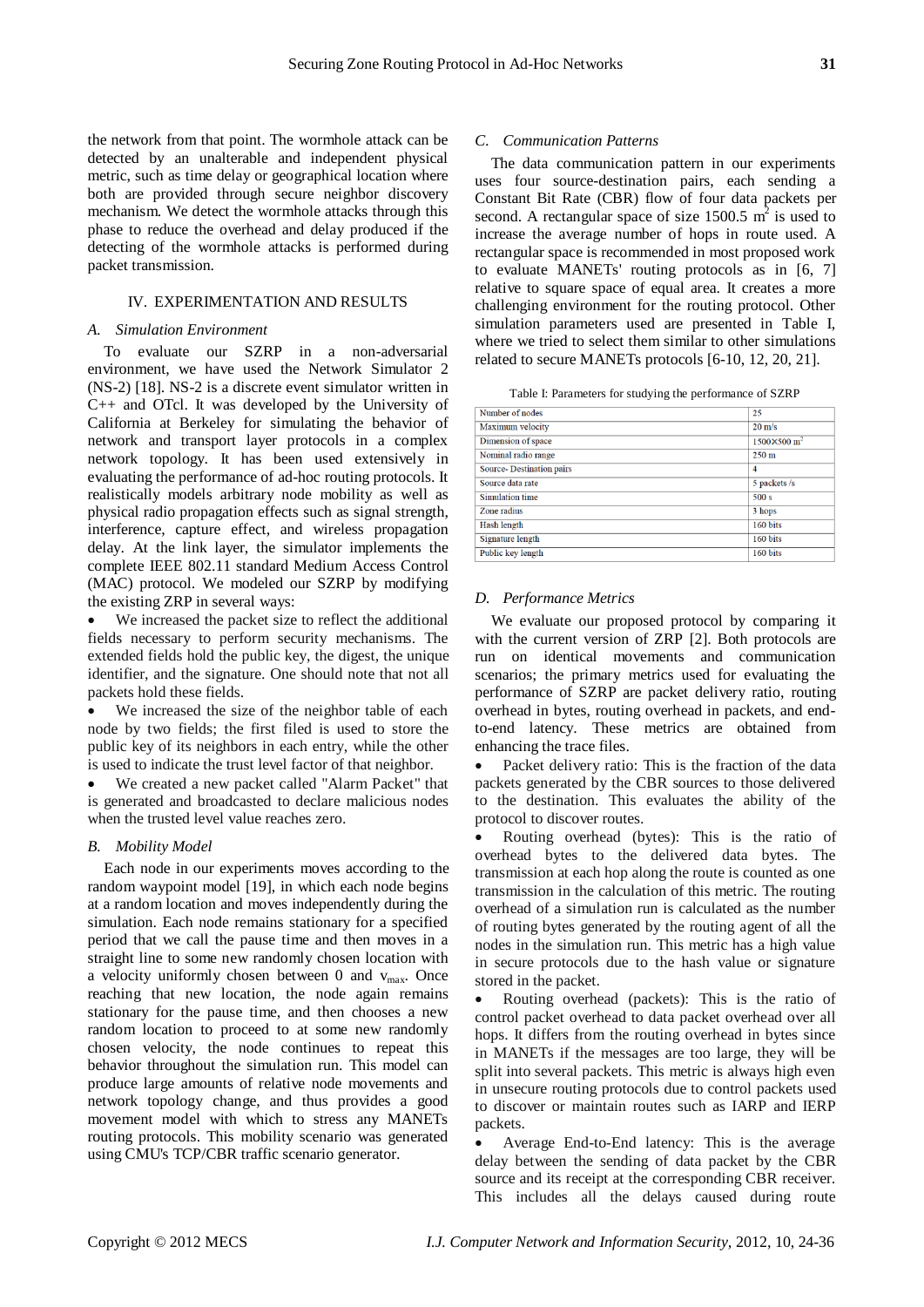acquisition, buffering and processing at intermediate nodes.

#### *E. Simulation Results*

We simulated our SZRP over four scenarios to evaluate it through different movement patterns, network size, transmission rate, and radius of the zone.

## *Performance against Different Mobility Networks*

In this scenario, we compare the SZRP and ZRP over different values of the pause time. The pause time was changed from 100 s to 500 s to simulate high and low mobility networks.

Concerning the packet delivery ratio as a function of pause time, the result shows that the packet delivery ratio obtained using SZRP is above 90% in all scenarios and almost similar to the performance of ZRP. This indicates that the SZRP is highly effective in discovering and maintaining routes for the delivery of data packets, even with relatively high mobility network (low pause time). A network with high mobility nodes has a lower packet delivery ratio because nodes change their location through transmitting data packets that have the predetermined path. For this reason, a high mobility network has a high number of dropped packets due to TTL expiration or link break.

For the extra routing overhead introduced by both SZRP and ZRP, where the routing overhead is measured in bytes for both protocols, the results show that the routing overhead of SZRP is significantly higher and increased to nearly 42% for a high mobility network and 27% for a low mobility network. This is due to the increase in size of each packet from the addition of the digest and the signature stored in the packets to verify the integrity and authentication. This routing overhead decreases as the mobility decreases due to increase of the number of updating packets required to keep track of the changes in the topology in order to maintain routing table up-to-date. These packets include both IARP and IERP packets as well as the error messages.

We tested the ratio of routing overhead due to control packets transmitted by both protocols in the same simulation environment. The result obtained confirms the previous result of byte overhead. The routing packet decreases for both protocols in the same manner. The ratio of SZRP is higher because of the new messages used in secure neighbor detection schemes as well as the packets produced by splitting the control packets whenever the number of bytes in a packet exceeds a threshold value.

Concerning the end-to-end latency for both protocols, the average latency of SZRP is approximately double that of ZRP due to decrease of the available network capacity that is caused by the extra packets and bytes generated for security issues in SZRP. Furthermore, each node has to verify the digital signature and the digest produced by its previous node, compute the newest ones, and insert those values in the packet before retransmission. These signature and hashing processes cause an additional delay in processing the received data packets. The rise in latency at low pause times is due to the non-uniform distribution of nodes in space caused by node motion in the random waypoint.

# *Performance against Different Data Rates and Mobility Patterns*

In this scenario, we compare the SZRP and ZRP over different values of data rate. We considered these values since high data rate is always an imperative need in any network although it has an extreme effect in increasing the congestion in MANETs. The data rate was changed from one to nine packets per second. These scenarios are performed under high and low mobility networks, 100 s and 500 s, respectively. Fig. 4 shows the packet delivery ratio of SZRP and ZRP for both low and high mobility networks. We note that the packet delivery ratio exceeds 89% in all cases which can be considered as a good indicator that SZRP goes in the same manner as the conventional ZRP. The delivery packet ratio of low mobility networks increases as the data rate increases as expected since the discovered route to the destination will not change during transmitting the packets, and thus the success of delivering the packet to the same destination will increase. On the other hand, the packet delivery ratio decreases in high mobility networks as the data rate increases because of the high probability of congestion by both the increased data packets and the increased control messages needed to maintain the network nodes up-todate with the changeable topology.



Figure 4: Performance of packet delivery ratio against data rate

In Fig. 5, the results show that the routing overhead in bytes decreases as the data rate increases. This decrease is related to the increase of data rate all over the time and is not significantly affected by the number of bytes used in securing the control messages. An interesting point that appears in these results is that the number of overhead bytes produced by SZRP is not affected by increasing the data rate which means that the proposed protocol can be applied to network with high and low data rate.

Fig. 6 confirms the result obtained in the previous figure; no significant changes are observed since the topology of the network is not changing along different data rates. The routing overhead decreases in both protocols where SZRP in high and low mobility networks still has a higher routing overhead in packets than the conventional ZRP because of the additional packets and bytes used for security purpose.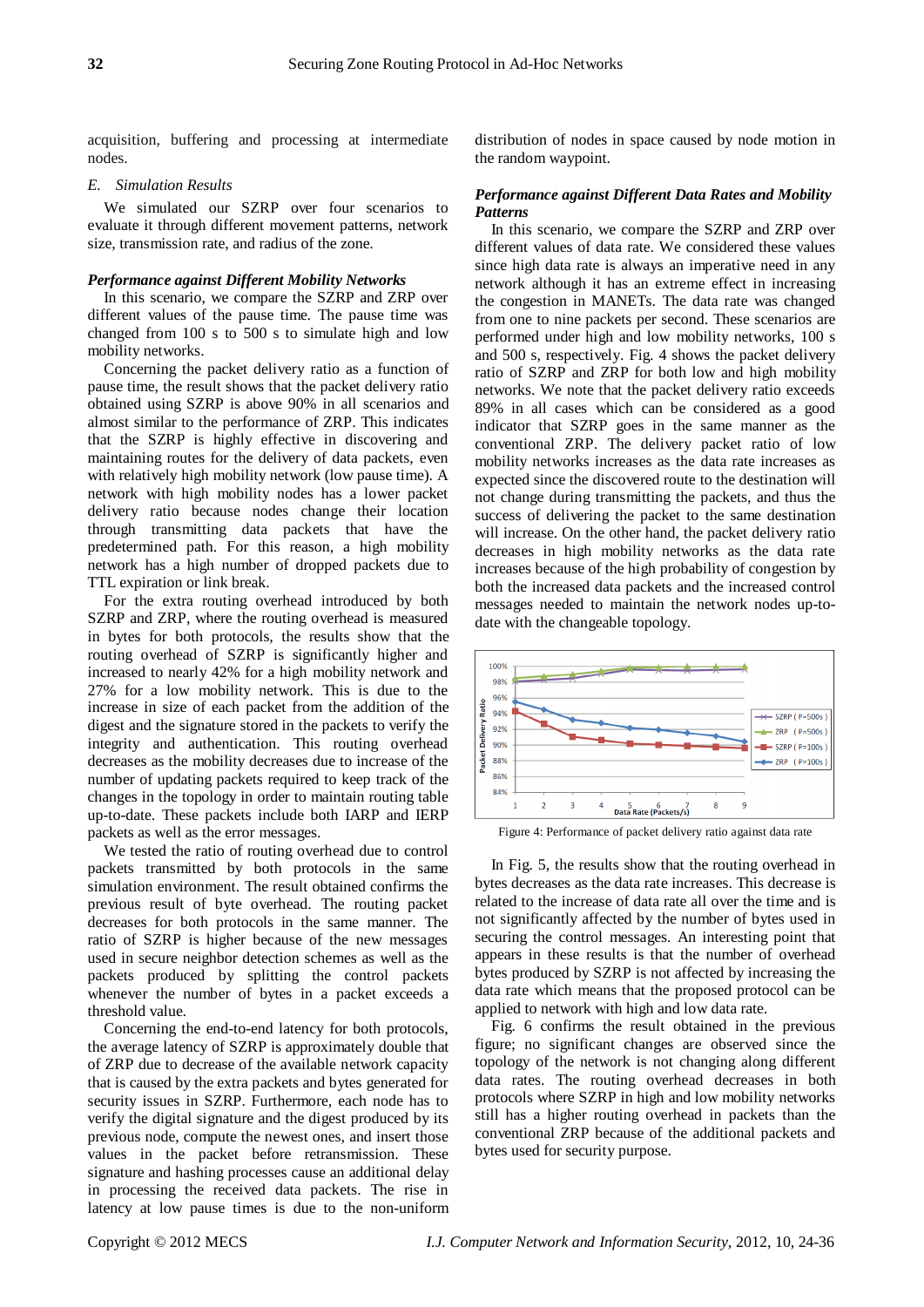

Figure 5: Performance of routing overhead in bytes against data rate



Figure 6: Performance of routing overhead in packets against data rate



Figure 7: Performance of average latency against data rate

The average end-to-end latency is illustrated in Fig. 7. Both protocols have a lower end-to-end latency in low mobility network. In general, the average latency is constant over the same scenario for low data rate, but it decreases in the high data rate according to the congestion occurred in the network because of the extra data packets sent every second. SZRP with high mobility is worse since it has a higher overhead in routing packets which will cause an earlier congestion. This means that one should be aware when using SZRP in both high mobility and high data rate networks.

# *Performance against Different Network Sizes and Mobility Patterns*

The third scenario studies the performance of SZRP and ZRP over different network sizes. The number of nodes changes from ten to forty in order to validate our secure routing protocol in different networks. The experiments are performed under high and low mobility rates with data rate of five packets per second. To be consistent, the dimension of the topology used is changed with the same ratio as the number of mobile nodes. Fig. 8 shows the performance of SZRP and ZRP in terms of packet delivery ratio. The SZRP still performs well in low mobility network where it exceeds 99%. However,

its performance degrades in a high mobility network. In both cases, the result obtained is accepted because it degrades in the same manner as the conventional ZRP. A final point observed from this figure is that the packet delivery ratio decreases in a large network which is an expected result due to the increase of the traveling time that may lead to TTL expiration.



Figure 8: Performance of packet delivery ratio against network size

The routing overhead in bytes is shown in Fig. 9 for a changeable network size. The results show an increase in total bytes as the network size increases because of the increasing in the number of nodes which leads to escalate the degree of the routing activities in the network; more routing information is shared among the nodes as a result. SZRP has a higher overhead due to the increase of routing packets used to discover or maintain the routes, and the increase of the data needed to perform neighbor discovery mechanisms.



Figure 9: Performance of routing overhead in bytes against network size

The overall routing overhead in packets is shown in Fig. 10. The measurements show that both protocols have an increase in the packets overhead. This is because more nodes are in a position to generate IARP updating messages and respond to the RREQ messages. However, the increase of SZRP over ZRP in the packets is not too large as in bytes because the extra bytes generated are covered in the existing packets and no extra packets are needed to be generated.

The average end-to-end latency is shown in Fig. 11. The average latency increases with the increase of network size as well as the dimensions of the topology. SZRP has a higher latency due to processing delay used to provide security requirements. The results provide a clear indication that SZRP will match the performance of ZRP in large networks, because the difference of latency between them decreases as the network size increases in both high and low mobility networks. Although this may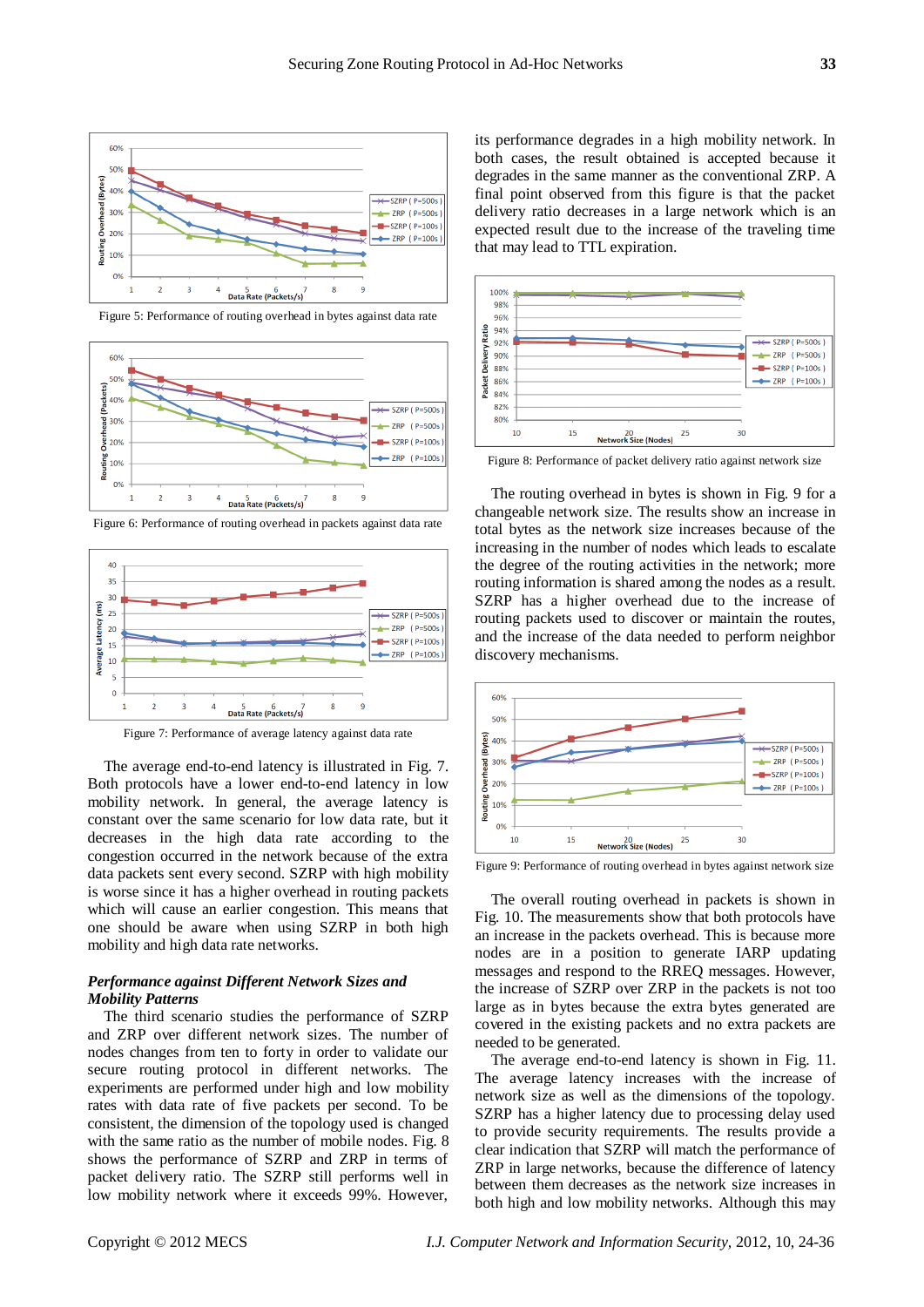be at the expense of bytes and packets overhead, it will be acceptable in high bandwidth networks where the high transmission is an essential requirement.



Figure 10: Performance of routing overhead in packets against network size



Figure 11: Performance of average latency against network size

## *Performance against Different Routing Zones and Mobility Patterns*

The last scenario studies the performance of both protocols under different routing zones. The number of routing zone nodes can be regulated through adjustments in each node's transmitter power. To provide adequate network reachability, it is important that a node is connected to a sufficient number of neighbors. However, more is not necessarily better. As the transmitters' coverage areas grow larger, so do the membership of the routing zones, an excessive amount of update traffic may result.

Fig. 12 shows that SZRP performs well in a different zone radius. It is obvious that both protocols are not affected by the zone radius and still have the ability to discover the route to destination. In low zone radius, the two protocols behave like purely reactive protocol. They depend on route discovery mechanism to find the optimum route to the destination.

The overhead produced by SZRP is illustrated in Fig. 13 as for ZRP. It is obvious that the overhead of packets decreases as the zone radius increases until reaching  $\rho = 3$ which we can consider here as the optimal radius. Before reaching this value, the protocol behaves around purely reactive protocols where the IERP packets have the majority over all packets. We note that the packets overhead decreases with the increase of zone radius because of border-casting and query control mechanisms that allow queries to be directed to the edge of a routing zone, and thus reducing unnecessary queries within a routing zone. In addition, the packet overhead begins increasing when the zone radius exceeds the optimal because of the route update processes needed to notify neighbors about network topology. In all cases, the routing overhead is increased for high mobility networks because of the extra control packets needed to maintain the changeable locations of nodes.



Figure 12: Performance of packet delivery ratio against zone radius



Figure 13: Performance of routing overhead in packets against zone radius



Figure 14: Performance of routing overhead in bytes against zone radius

The results obtained in Fig. 14 confirm the previous discussion, the total overhead in bytes decreases until reaching the optimal zone radius, then it increases again. Both protocols have a higher overhead in a high mobility network because of the extra messages needed to maintain the changes of the topology. The SZRP provides extra overhead in bytes due to extra bytes used in both IARP and IERP packets for security. The difference between the two protocols is smaller in low zone radius. This is because both protocols behave like reactive protocol and the majority of overhead is related to the number of IERP packets which is relatively small since it is generated upon request. So, the extra bytes needed are not too large. Furthermore, the protocols depend on IARP packets in high zone radius which are generated periodically, and need a high number of bytes to provide the security requirements.

The average end-to-end latency measured is illustrated in Fig. 15. The purely proactive protocols have the lowest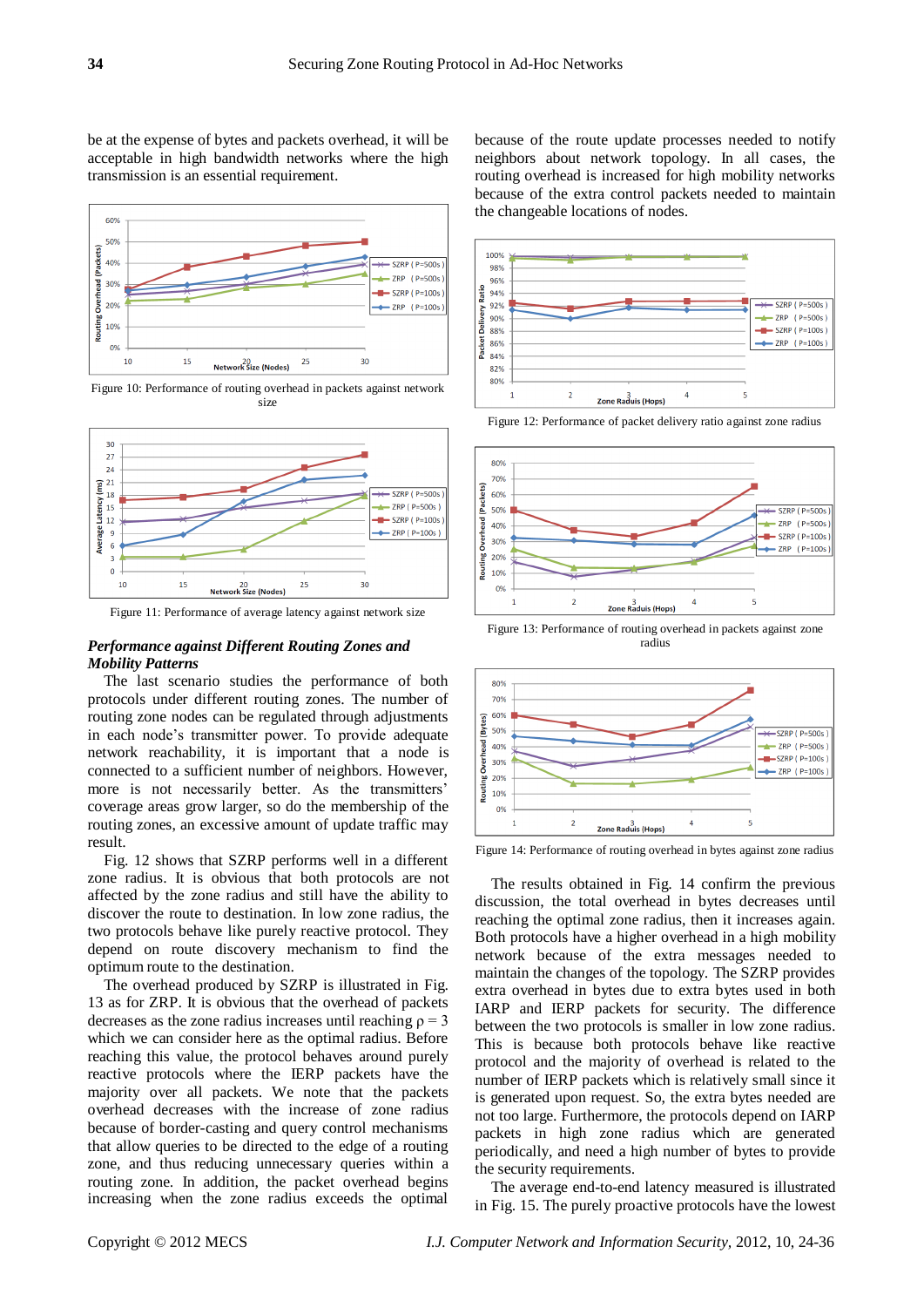latency because they keep the routing information up-todate at the expense of large portion of the bandwidth. However, low zone radius networks have a higher delay because the nodes need more setup delay to discover the route, SZRP needs more time for extra processing needed to signing/verifying packets.



Figure 15: Performance of average latency against zone radius

#### *Effect of Malicious Nodes Behavior*

The experiments described before compare the performance of SZRP and ZRP when all the nodes in the network are well-behaved. In order to validate our protocol against malicious nodes, we conducted additional experiments to determine the effect of malicious nodes behavior that generate invalid signature caused by any type of attacks discussed earlier. We varied the number of malicious nodes from 0 to 5 nodes. Fig. 16 shows the packet delivery ratio in the presence of malicious nodes. It is obvious that the number of malicious nodes has a significant effect on the packets that are successfully delivered to the destination. The packet delivery ratio is decreased as the number of malicious nodes increases. This is due to the decrease in the available number of nodes that have the ability to provide the route to the destination or establish an alternative one. In general, SZRP still has the ability to deliver packets although the ratio of the malicious nodes reaches 20% of the network size.



Figure 16: Effect of malicious modes behavior

# V. CONCLUSION

This paper is dedicated to demonstrate the security of zone routing protocol; a hybrid protocol that aims to address the problems of excess bandwidth and long route request delay of proactive and reactive routing protocols, respectively. For this purpose, we carefully analyzed the secured protocol proposed with respect to reactive and proactive routing protocols.

Four mechanisms are proposed in order to provide a comprehensive secure routing that can defend against all vulnerabilities in ad-hoc networks. The first mechanism is the identity-based key management that does not depend on any trusted key distribution center or certification authority that is rarely found in MANETs. This mechanism provides an identifier that has a strong cryptography binding with the public key of the node. The second mechanism provides a secure neighbor discovery to assure the correct view of neighbor information. It uses a combination of time and location to verify the discovery of legal nodes and prevent a malicious node from deluding other nodes that are within its radio transmission range, and thus preventing most famous attacks such as wormhole, rushing, and replays attacks. The core of the proposed protocol is relying on securing the control packets generated to perform route discovery, route maintenance, and routing tables' updates that provide through the third mechanism to secure routing packets. Both digital signature and one-way hash function are used to achieve our goals. The final mechanism is based on detecting a malicious node using trust level value, followed by using alarm messages to prevent them from further degrading the network performance.

Our findings are based on the simulation of SZRP to evaluate its performance with respect to the conventional ZRP using NS simulator under distinguishable scenarios. The selection of parameters and assumptions for each scenario helps in finding the optimal environment. It shows that SZRP has a minimal adverse impact on packet delay and total routing overhead, while the packet delivery ratio achieved is comparable to that of ZRP. Thus, our solution is predicted to become applicable for most systems while the lack of slow execution would not be an issue because of the rapid development of processors. The security analyses presented in this paper emphasize the effectiveness of our secured protocol to provide the required level of security by fulfillment of all security services required by ad-hoc applications such as authentication, integrity, and non-repudiation, and preventing all kinds of attacks threatening ad-hoc networks.

Several ideas for future work naturally came up. An enhanced version of SZRP with minor verification will be studied to avoid new attacks that may be performed against this version of SZRP. In addition, a study of the effect of alternative digital signature mechanisms such as elliptic curve can be carried out to reduce the processing time required to perform signing and verification processes. Finally, an environment with the presence of attackers will be simulated using NS-2 simulator to study the behavior of the current protocols and the enhanced one against all possible attacks.

#### ACKNOWLEDGMENT

We thank anonymous referees for their constructive comments.